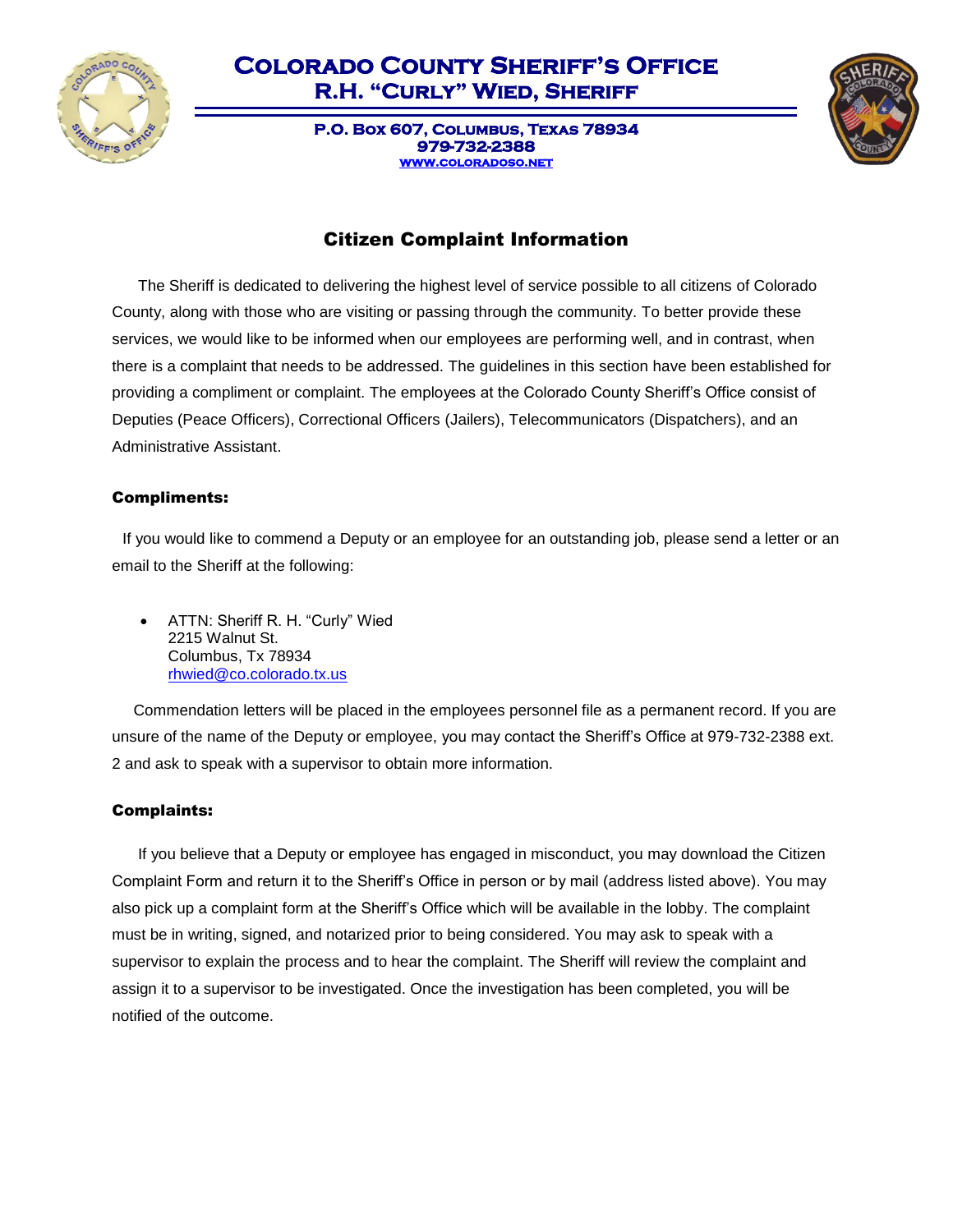

> **P.O. Box 607, Columbus, Texas 78934 979-732-2388 [www.coloradoso.net](http://www.coloradoso.net/)**



#### Requirements:

 Pursuant to the Texas Government Code, before a complaint can be considered, it must be in writing, signed by the person making the complaint, and provided to the Deputy or employee before any disciplinary action can be taken. These requirements are set forth by State law as follows:

**Sec. 614.022. COMPLAINT TO BE IN WRITING AND SIGNED BY COMPLAINANT**. To be

considered by the head of a state agency or by the head of a fire department or local law enforcement agency, the complaint must be:

- (1) in writing; and
- (2) signed by the person making the complaint.

**Sec. 614.023. COPY OF COMPLAINT TO BE GIVEN TO OFFICER OR EMPLOYEE**. (a) A copy of a signed complaint against a law enforcement officer of this state or a fire fighter, detention officer, county jailer, or peace officer appointed or employed by a political subdivision of this state shall be given to the officer or employee within a reasonable time after the complaint is filed.

(b) Disciplinary action may not be taken against the officer or employee unless a copy of the signed complaint is given to the officer or employee.

(c) In addition to the requirement of Subsection (b), the officer or employee may not be indefinitely suspended or terminated from employment based on the subject matter of the complaint unless:

- (1) the complaint is investigated; and
- (2) there is evidence to prove the allegation of misconduct.

 A citizen who files a complaint in good faith will not be subjected to adverse consequences or harassment by any Deputy or employee of the Sheriff's Office. Employees who engage in this behavior will face appropriate disciplinary action. Complaints that are informal, anonymous, or involves the difference of opinion over the issuance of traffic citations, or the difference of opinion between guilt or innocence, will not be investigated.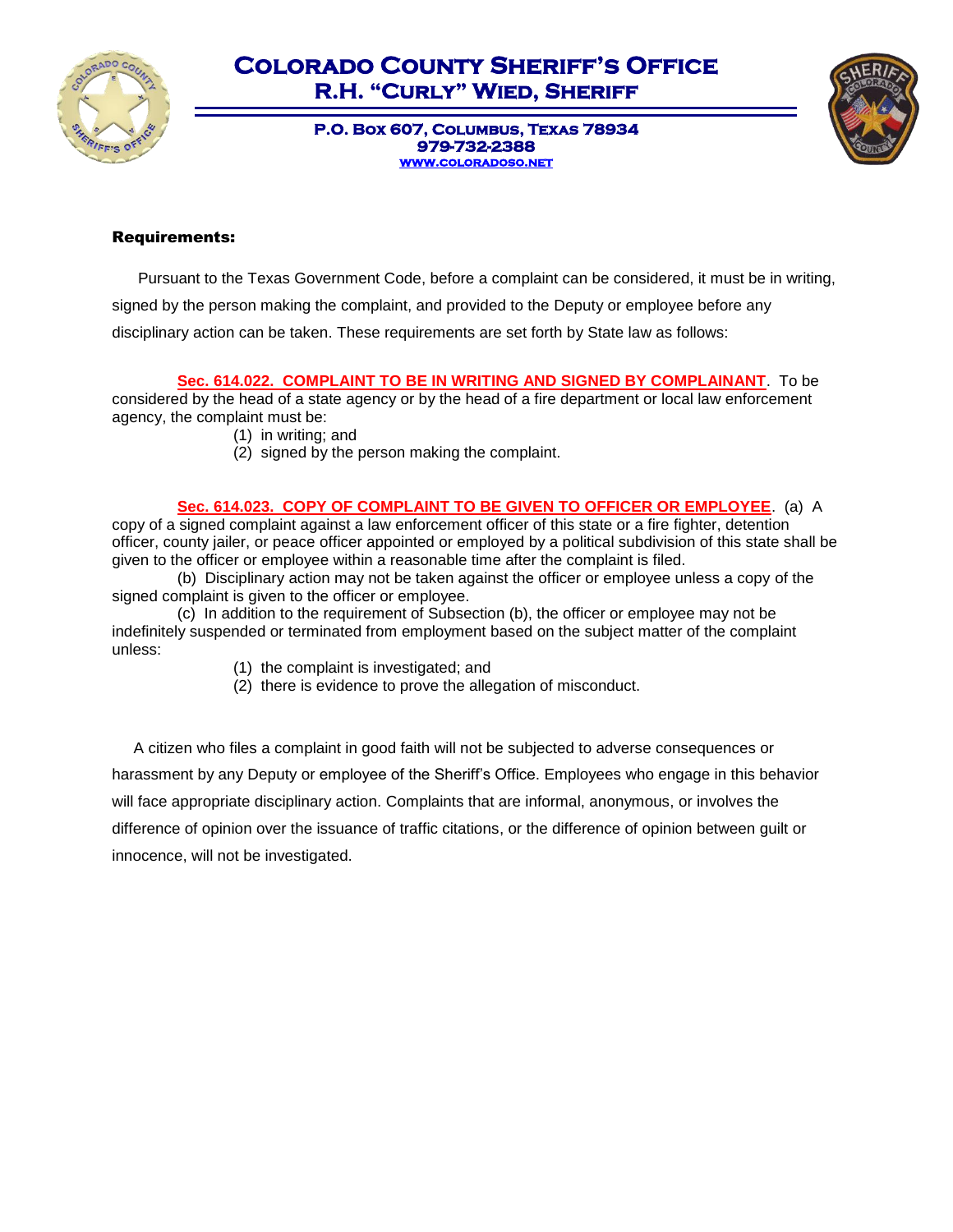

**P.O. Box 607, Columbus, Texas 78934 979-732-2388 [www.coloradoso.net](http://www.coloradoso.net/)** 



#### False Complaints:

 Pursuant to the Texas Penal Code, false complaints may be investigated as a criminal offense. All complaints must be supported by enough evidence to prove the allegations or misconduct. Sheriff's Office employees are afforded due process and have the right to appeal administrative action taken against them. If sufficient evidence cannot be established, the employee and citizen who filed the complaint will be notified, and the employee will resume normal duties. Prior to filing a complaint, all individuals should be aware of the State law as follows:

**Sec. 37.02. PERJURY**. (a) A person commits an offense if, with intent to deceive and with knowledge of the statement's meaning:

(1) he makes a false statement under oath or swears to the truth of a false statement previously made and the statement is required or authorized by law to be made under oath; or

(2) he makes a false unsworn declaration under Chapter  $132$ , Civil Practice and Remedies Code.

(b) An offense under this section is a Class A misdemeanor.

**Sec. 37.03. AGGRAVATED PERJURY**. (a) A person commits an offense if he commits perjury as defined in Section [37.02,](http://www.statutes.legis.state.tx.us/GetStatute.aspx?Code=PE&Value=37.02) and the false statement:

- (1) is made during or in connection with an official proceeding; and (2) is material.
	-

(b) An offense under this section is a felony of the third degree.

**Sec. 37.08. FALSE REPORT TO PEACE OFFICER, FEDERAL SPECIAL INVESTIGATOR, OR LAW ENFORCEMENT EMPLOYEE.** (a) A person commits an offense if, with intent to deceive, he knowingly makes a false statement that is material to a criminal investigation and makes the statement to:

(1) a peace officer or federal special investigator conducting the investigation; or

(2) any employee of a law enforcement agency that is authorized by the agency to conduct the investigation and that the actor knows is conducting the investigation.

(b) In this section, "law enforcement agency" has the meaning assigned by Article [59.01,](http://www.statutes.legis.state.tx.us/GetStatute.aspx?Code=CR&Value=59.01) Code of Criminal Procedure.

(c) An offense under this section is a Class B misdemeanor.